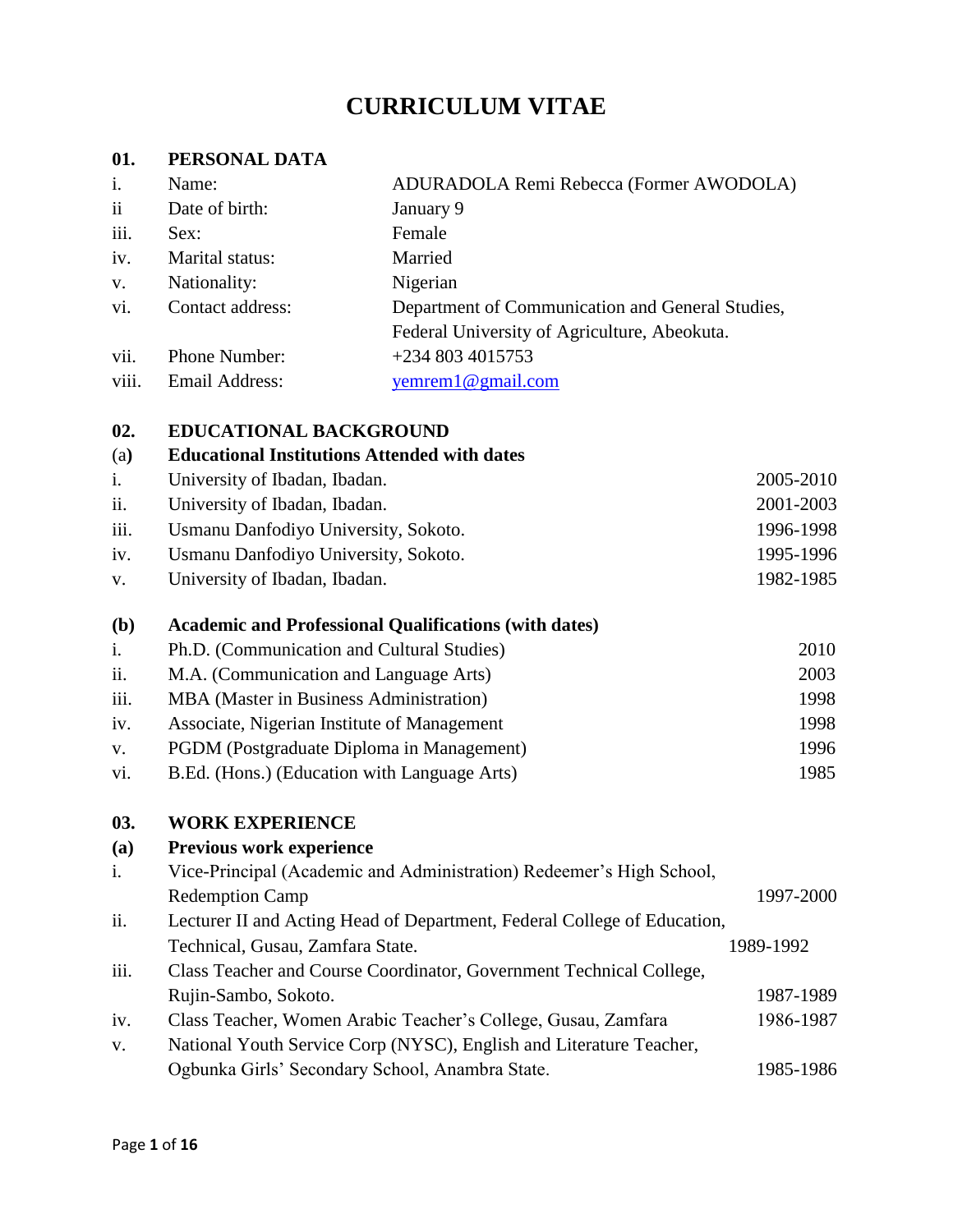**i) Federal University of Agriculture, Abeokuta**

| i.   | Reader                 | $2016$ -Date |
|------|------------------------|--------------|
| ii.  | <b>Senior Lecturer</b> | 2013-2016    |
| iii. | Lecturer 1             | 2007-2013    |
| iv.  | Lecturer II            | 2004-2007    |
|      | v. Assistant Lecturer  | 2000-2004    |

| <b>Course</b>  | <b>Course Title</b>       | <b>Units</b>   | No of           | <b>Contact</b> | No of            | <b>Individual</b>   |
|----------------|---------------------------|----------------|-----------------|----------------|------------------|---------------------|
| Code           |                           |                | <b>Students</b> | hrs/week       | <b>Lecturers</b> | <b>Contribution</b> |
| <b>COM 717</b> | Development               | $\overline{2}$ | 8               | $\overline{2}$ |                  | 100%                |
|                | Writing skills            |                |                 |                |                  |                     |
| <b>COM 805</b> | <b>Studies in Reading</b> | 2              | 1               | $\overline{2}$ | 1                | 100%                |
|                | Comprehension             |                |                 |                |                  |                     |
| <b>COM 828</b> | Communication             | $\overline{2}$ | 8               | $\overline{2}$ | 1                | 100%                |
|                | Ethics                    |                |                 |                |                  |                     |
| <b>GNS 101</b> | Use of English            | $\overline{2}$ | 3650            | $\overline{2}$ | 6                | 16%                 |
| <b>GNS 201</b> | Writing and               | $\overline{2}$ | 3500            | $\overline{2}$ | 6                | 16%                 |
|                | Literacy                  |                |                 |                |                  |                     |
|                | Appreciation              |                |                 |                |                  |                     |
| <b>HSM 431</b> | Children's                | $\overline{2}$ | 50              | $\overline{2}$ | 1                | 100%                |
|                | Literature                |                |                 |                |                  |                     |

# **Courses taught at Undergraduate and Postgraduate Level 2016/17 Session**

# **Courses taught at Undergraduate and Postgraduate Level 2017/18 Session**

| <b>Course</b>  | <b>Course Title</b>       | <b>Units</b>   | No of           | <b>Contact</b> | No of          | <b>Individual</b>   |
|----------------|---------------------------|----------------|-----------------|----------------|----------------|---------------------|
| Code           |                           |                | <b>Students</b> | hrs/week       | Lecturer       | <b>Contribution</b> |
| <b>COM 717</b> | Development               | $\overline{2}$ | 9               | $\overline{2}$ |                | 100%                |
|                | <b>Writing Skills</b>     |                |                 |                |                |                     |
| <b>COM 805</b> | <b>Studies in Reading</b> | 2              | 6               | $\overline{2}$ | $\mathbf{1}$   | 100%                |
|                | Comprehension             |                |                 |                |                |                     |
| <b>COM 828</b> | Communication             | $\overline{2}$ | 5               | $\overline{2}$ | $\overline{2}$ | 50%                 |
|                | Ethics                    |                |                 |                |                |                     |
| <b>GNS 101</b> | Use of English            | $\overline{2}$ | 3800            | $\overline{2}$ | 6              | 16%                 |
| <b>GNS 201</b> | Writing and               | $\overline{2}$ | 3500            | $\overline{2}$ | 6              | 16%                 |
|                | Literacy                  |                |                 |                |                |                     |
|                | Appreciation              |                |                 |                |                |                     |
| <b>HSM 431</b> | Children's                | $\overline{2}$ | 70              | $\overline{2}$ |                | 100%                |
|                | Literature                |                |                 |                |                |                     |

# ii) **University of the Gambia**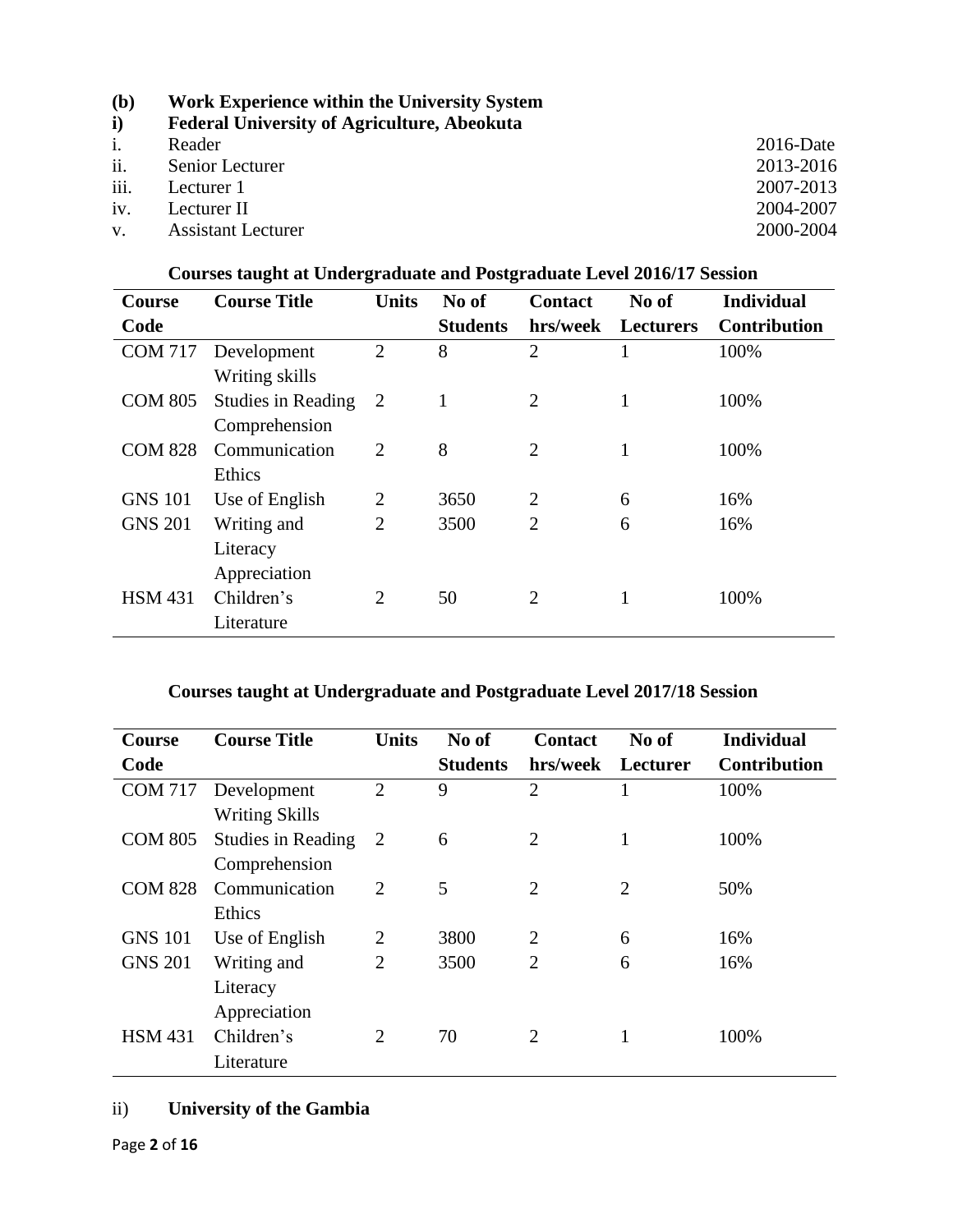**(Sabbatical Leave for three Semesters only)** March 2018-June 2019

| <b>Course</b>  | <b>Course title</b>    | <b>Units</b> | No of           | <b>Contact</b>  | No of    | <b>Individual</b>   |
|----------------|------------------------|--------------|-----------------|-----------------|----------|---------------------|
| Code           |                        |              | <b>Students</b> | <b>Hrs/week</b> | Lecturer | <b>Contribution</b> |
| <b>ELI 203</b> | Study of the novel     | 3            | 44              | 3               |          | 100%                |
| <b>ELI 205</b> | <b>African Poetry</b>  | 3            | 5               | 3               |          | 100%                |
| <b>ELI 302</b> | <b>Study of Poetry</b> | 3            | 19              | 3               |          | 100%                |
| <b>ELI 401</b> | Ancient and            | 3            | 3               | 3               |          | 100%                |
|                | Medieval               |              |                 |                 |          |                     |
|                | Backgrounds to         |              |                 |                 |          |                     |
|                | the English            |              |                 |                 |          |                     |
|                | Literature             |              |                 |                 |          |                     |

# **Courses taught at the University of the Gambia 2017/18 Session**

**Courses taught at the University of the Gambia 2018/19 Session**

| <b>Course</b>  | <b>Course title</b>    | <b>Units</b> | No of           | <b>Contact</b>    | No of | <b>Individual</b>   |
|----------------|------------------------|--------------|-----------------|-------------------|-------|---------------------|
| Code           |                        |              | <b>Students</b> | Hrs/week Lecturer |       | <b>Contribution</b> |
| <b>ELI 203</b> | Study of the novel     | 3            | 71              | 3                 |       | 100%                |
|                |                        |              |                 |                   |       |                     |
| <b>ELI</b> 205 | <b>African Poetry</b>  | 3            | 33              | 3                 |       | 100%                |
| <b>ELI</b> 302 | <b>Study of Poetry</b> | 3            | 47              | 3                 |       | 100%                |
| <b>ELI 401</b> | Ancient and            | 3            | 12              | 3                 |       | 100%                |
|                | Medieval               |              |                 |                   |       |                     |
|                | Backgrounds to the     |              |                 |                   |       |                     |
|                | English Language       |              |                 |                   |       |                     |

# **04. SPECIAL ASSIGNMENTS/COMMUNITY SERVICES:**

## **a. SPECIAL ASSIGNMENTS**

| i.   | Member, Postgraduate Committee of the Department of Communication               |               |
|------|---------------------------------------------------------------------------------|---------------|
|      | and General Studies.                                                            | 2019          |
| ii.  | Hall Adviser to (Female Hostel), Federal University of Agriculture,             |               |
|      | Abeokuta                                                                        | 2016-2018     |
| iii. | Staff Adviser, (GNS Courses) to COLMAS 100 and 200 Level Students               | $2018 - Date$ |
| iv.  | Member, Steering Committee on the Organization of the Maiden College            |               |
|      | of Agricultural Management and Rural Development Refreshers' Workshop 2016-2018 |               |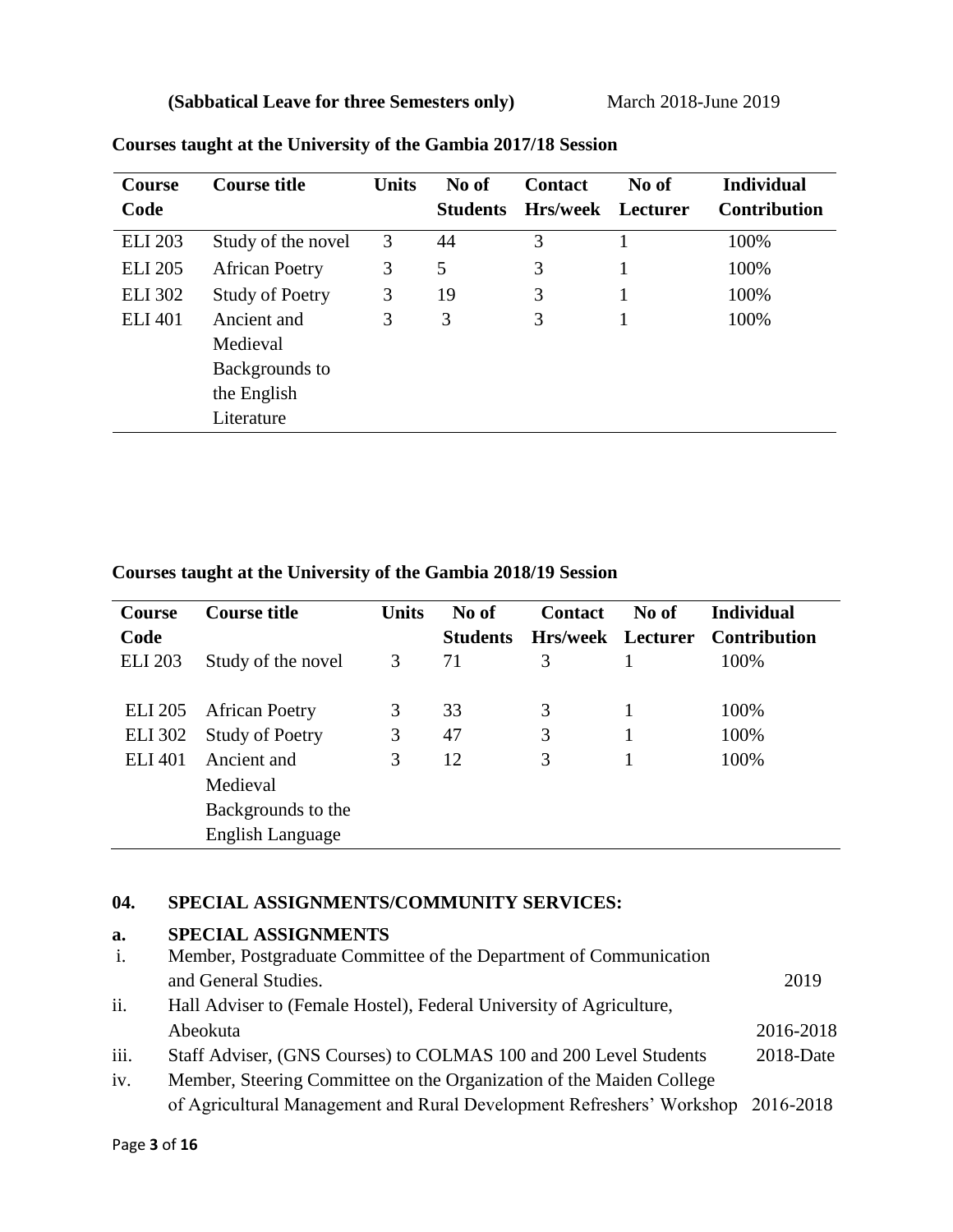| V.    | Staff Adviser, (GNS Courses) College of Engineering (COLENG)                 |             |
|-------|------------------------------------------------------------------------------|-------------|
|       | 100 and 200 Level Students.                                                  | 2014-2018   |
| vi.   | Member Communique Drafting Committee for FUNAAB Gender Policy                | 2015 - Date |
| vii.  | Member, Departmental Ad-hoc Committee on Postgraduate                        |             |
|       | Programme/Postgraduate Business Committee                                    | 2014- Date  |
| viii. | Member, College Publications' Review Committee.                              | 2014- Date  |
| ix.   | Member, Committee on Preparation of Gender Policy for Federal                |             |
|       | University of Agriculture, Abeokuta.                                         | 2013-Date   |
| X.    | <b>COLAMRUD Representative to Student Welfare and Hostel Management</b>      |             |
|       | Committee (SWEHOMAC).                                                        | 2014-2016   |
| xi.   | Reviewer for National and International Journals in Communication,           |             |
|       | Language, Cultural/Gender Issues and Children Literature.                    | 2011- Date  |
| xii.  | Member, IFSERAR, Food Security and Socio-Economic Research                   |             |
|       | Programme                                                                    | 2010-Date   |
| xiii. | Adjunct Lecturer in the Department of Home Science for teaching              |             |
|       | HSM 431: Children's Literature                                               | 2008-2018   |
| xiv.  | Course Coordinator, GNS 201: Writing and Literary Appreciation.              | 2008-2018   |
| b.    | <b>COMMUNITY SERVICES:</b>                                                   |             |
| i.    | Member, (Welfare) Local Organizing Committee of 13 <sup>th</sup> National    |             |
|       | Association of Teachers and Researcher of English As a Second                |             |
|       | Language. (NATRESL) Conference Held in Abeokuta. Ogun State.                 | July, 2017  |
| ii.   | National Treasurer, National Association of Teachers and Researchers         |             |
|       | in English As a Second Language (NATRESL)                                    | 2013-2017   |
| iii.  | Member, Editorial Committee, Women Department of the Redeemed                |             |
|       | Christian Church of God.                                                     | 2011-Date   |
| iv.   | Matron/ Staff Adviser, Redeemed Christian Fellowship,                        |             |
|       | <b>FUNAAB</b> Chapter                                                        | 2001 - Date |
| V.    | Pastor, Redeemed Christian Church of God                                     | 2000-Date   |
| 05.   | <b>TRAINING PROGRAMMES ATTENDED WITH DATES</b>                               |             |
| i.    | Graduate Women International (GWI) 100 <sup>th</sup> Anniversary World Trade |             |
|       | Organisation (WTO) Training and Keynote Discussion on Women's                |             |
|       | Empowerment. Held at the WTO Building Geneva-Switzerland                     |             |
|       | in collaboration with GWI, WTO and Cambridge University Press.               | July, 2019  |
| ii.   | Training on Intellectual Property Rights Organised by World Intellectual     |             |
|       | Property Organization (WIPO) (Geneva) held at                                |             |
|       | the University of the Gambia Conference Room.                                | May 2019    |
| iii.  | International Workshop on How to get published in Reputable                  |             |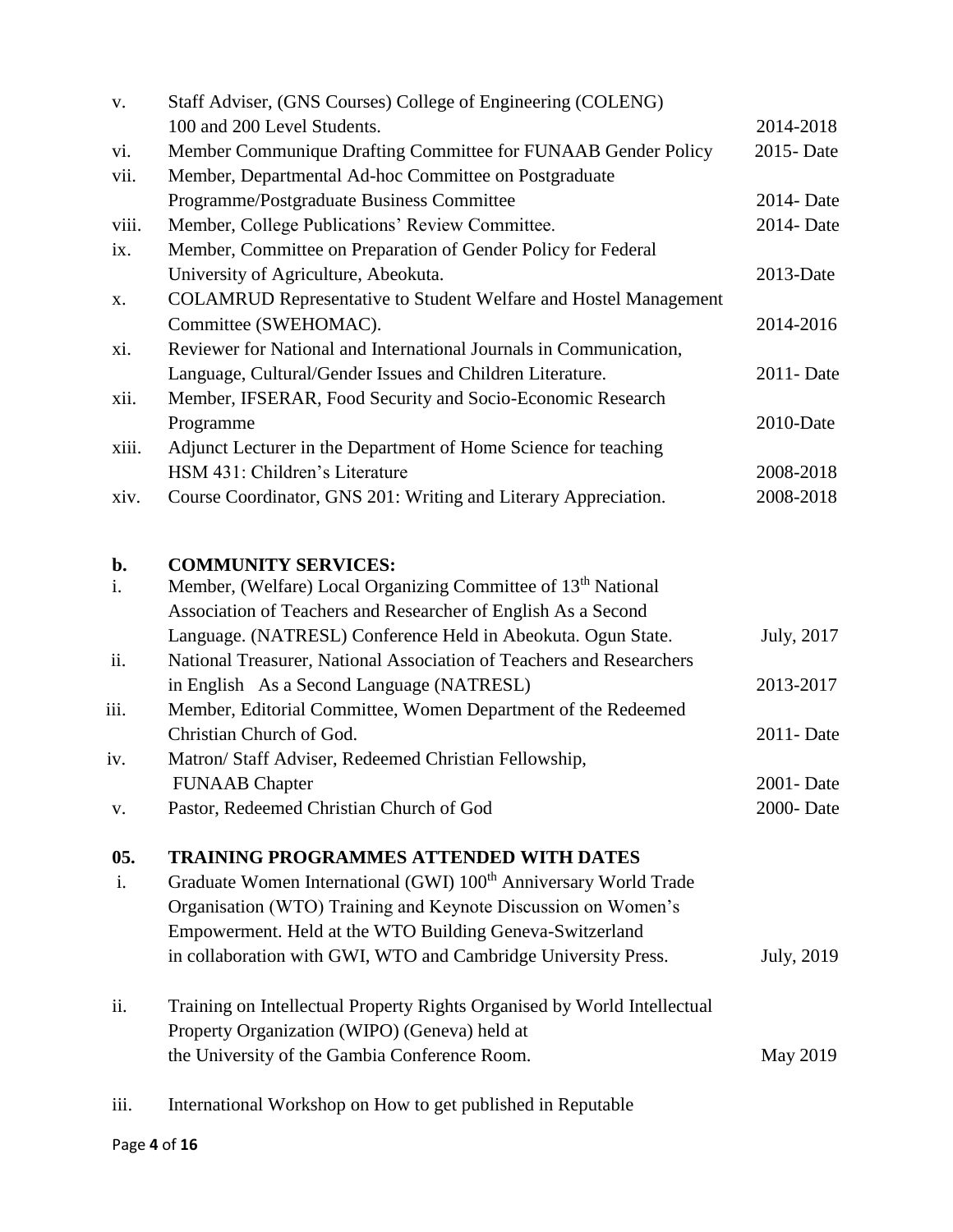|       | Journals held at the University of Ibadan, Ibadan.                                                                                                                                          | Dec. 2 2016            |
|-------|---------------------------------------------------------------------------------------------------------------------------------------------------------------------------------------------|------------------------|
| iv.   | Building Academic Leadership Capacity for Higher Education in the<br>21 <sup>st</sup> century. A CISLT Capacity Building Workshop held at FUNAAB                                            | June 2016              |
| V.    | Advanced Digital Appreciation Programme for Tertiary Institutions<br>(ADAPTI) Organised by Nigerian Communications Commission<br>and Digital Bridge Institute.                              | Feb. 29-Mar.4, 2016    |
| vi.   | "Innovations in English Language Teaching and Learning" held<br>during the 12 <sup>th</sup> Annual International Conference of NATRESL<br>Benson-Idahosa University, Benin-City, Edo State. | Oct. 6-9, 2015         |
| vii.  | 10th RASA & 9th PAN-AFRICAN Literacy Conference Held in<br>Cape Town. South-Africa                                                                                                          | Sept. 2-6, 2015        |
| viii. | Stakeholders' Workshop on the Drafting of Gender Mainstreaming<br>Guidelines, Federal University of Agriculture, Abeokuta (FUNAAB)                                                          | Jan.29-30, 2015        |
| ix.   | Researchers' Workshop at Elizade University, Ilara- Mokin, Ondo State                                                                                                                       | Sept. 13, 2013         |
| X.    | Teachers' Workshop, Elizade University, Ilara-Mokin, Ondo State.                                                                                                                            | Sept. 12 -13, 2013     |
| xi.   | Capacity Building Training to take Leadership roles in the Local and<br>Wider Community. International Federation of University Women, (IFUW)<br>31st Edition of IFUW Triennial Conference, |                        |
|       | Kadir-Has University Istanbul-Turkey.                                                                                                                                                       | Aug. 16-21, 2013       |
| xii.  | E-Learning Workshop held during NATRESL Conference at the<br>College of Education, Ikere-Ekiti                                                                                              | Sept.25-28, 2012       |
| 06.   | <b>COMMENDATION/ AWARDS, PRIZES, GRANTS AND DISTINCTIONS</b>                                                                                                                                |                        |
| i.    | Tertiary Education Trust Fund (TetFund) for Research Grant                                                                                                                                  | 2017                   |
| 07.   | <b>MEMBERSHIP OF PROFESSIONAL BODIES</b>                                                                                                                                                    |                        |
| i.    | Member, Association of Researchers and Professional Scholars                                                                                                                                |                        |
| ii.   | in Communication (ASCPN)<br>International Literacy Association (ILA)                                                                                                                        | 2016-Date<br>2015-Date |
| iii.  | Member, Virginia Gilder Sleeve International Fund (VGIF)                                                                                                                                    | 2013-Date              |
| iv.   | Member, Graduate Women International (GWI) formerly                                                                                                                                         |                        |
|       | International Federation of University Women (IFUW)                                                                                                                                         | $2013$ -Date           |
| V.    | Social Science Research Network (SSRN)                                                                                                                                                      | 2012-Date              |
| vi.   | Member, African Council for Communication Education (ACCE)                                                                                                                                  |                        |
|       | Nigerian Chapter                                                                                                                                                                            | $2012$ -Date           |
| vii.  | Member, Literary Association of Nigeria (LAN)                                                                                                                                               | 2012-Date              |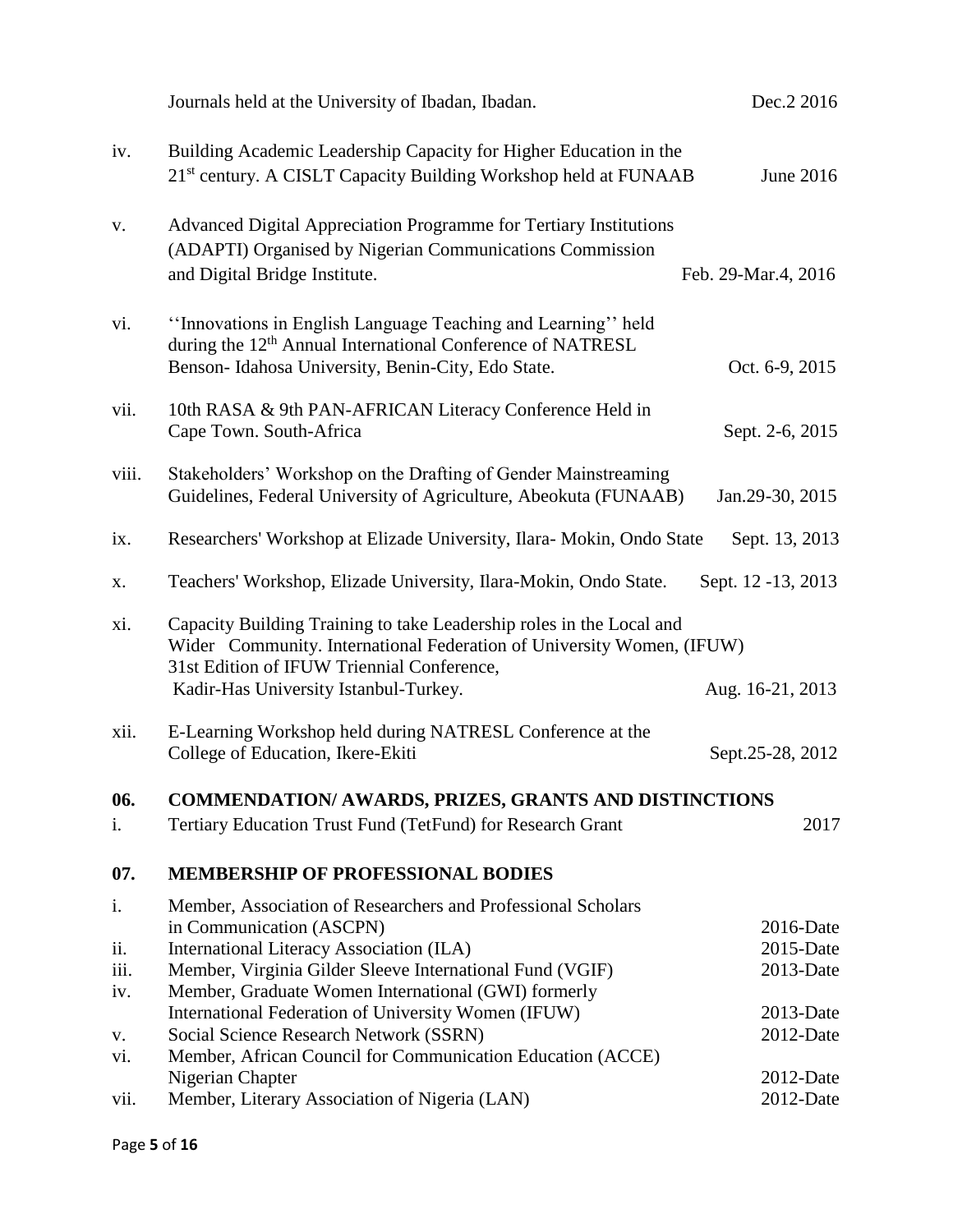| viii. | Member, International Association of Teachers of English as a         |              |
|-------|-----------------------------------------------------------------------|--------------|
|       | Foreign Language (IATEFL)                                             | $2011-Date$  |
| ix.   | Member, Nigerian Association of University Women (NAUW)               | 2010-Date    |
| X.    | Member, Interagency Youth Working Group (IYWG)                        | 2010-Date    |
| xi.   | Member, Women Deliver                                                 | 2010-Date    |
| xii.  | Member, Reading Association of Nigeria (RAN)                          | 2009-Date    |
| xiii. | Member, Society for Peace Studies and Practice (SPSP)                 | 2009-Date    |
| xiv.  | Member, Family Health International (fhi)                             | $2003$ -Date |
| XV.   | Member, National Association of Teachers and Researchers in           |              |
|       | English Language (NATRESL).                                           | 2004-Date    |
| xvi.  | Associate, Nigerian Institute of Management (NIM)                     | 1998-Date    |
| 08.   | <b>RESEARCH INTEREST OR COMMISSIONED PROJECTS</b>                     |              |
| a.    | <b>Research Interest</b>                                              |              |
| i.    | Communication, Media and Development Studies                          |              |
| ii.   | Language, Literary and Cultural Issues                                |              |
| iii.  | Gender Matters and Children Issues                                    |              |
| iv.   | Information Communication Technology (ICT)                            |              |
| b.    | <b>Completed Research (Starting with Latest)</b>                      |              |
| i.    | Peace through Education: Perspective of Gender and Girls Empowerment. | 2019         |
| ii.   | Curbing Violence against Women (VAW) Through Lifelong Learning.       | 2019         |
| c.    | <b>Research in progress</b>                                           |              |
| i.    | Gender Penitentiary Experience in the Colonial Gambia.                | 2018-2019    |
|       |                                                                       |              |

ii. Gender Reflections in the Literary Space. 2018-2019

# **09. PUBLICATIONS**

# **a. Dissertation/ Thesis**

- i. **Aduradola, R.R.** (2010), ''Indigenous Communication Media Forms in Selected Works of Chinua Achebe and Wole Soyinka'' Unpublished Ph.D. Thesis, Institute of African Studies, University of Ibadan.
- ii. **Aduradola, R. R.** (2003), "Attitude to Teaching and Learning of Use of English and Communication Skills' Course: A Study of UNAAB.'' Unpublished M.A. Dissertation, University of Ibadan.
- iii. **Awodola, R. R.** (1998), ''Promotional Activity and Seasoning Products: A Case Study of Nestle Foods Nigeria Plc.'' Unpublished M.B.A Dissertation. Usmanu-Danfodiyo University, Sokoto.
- iv. **Awodola, R. R.** (1996), ''Personnel Motivation in the Banking Industry: A case Study of Central Bank of Nigeria, Sokoto'' Unpublished Postgraduate Diploma in Management Project. Usmanu Danfodiyo University, Sokoto.

# **b. Journal Articles in Print**

+\*1. Thompson, O.O., Nwaorgu, O.G.F. and **Aduradola, R.R.** (2019), ''Remembered or Dismembered, Deified or Defiled? The Challenges of African Heroines in Contemporary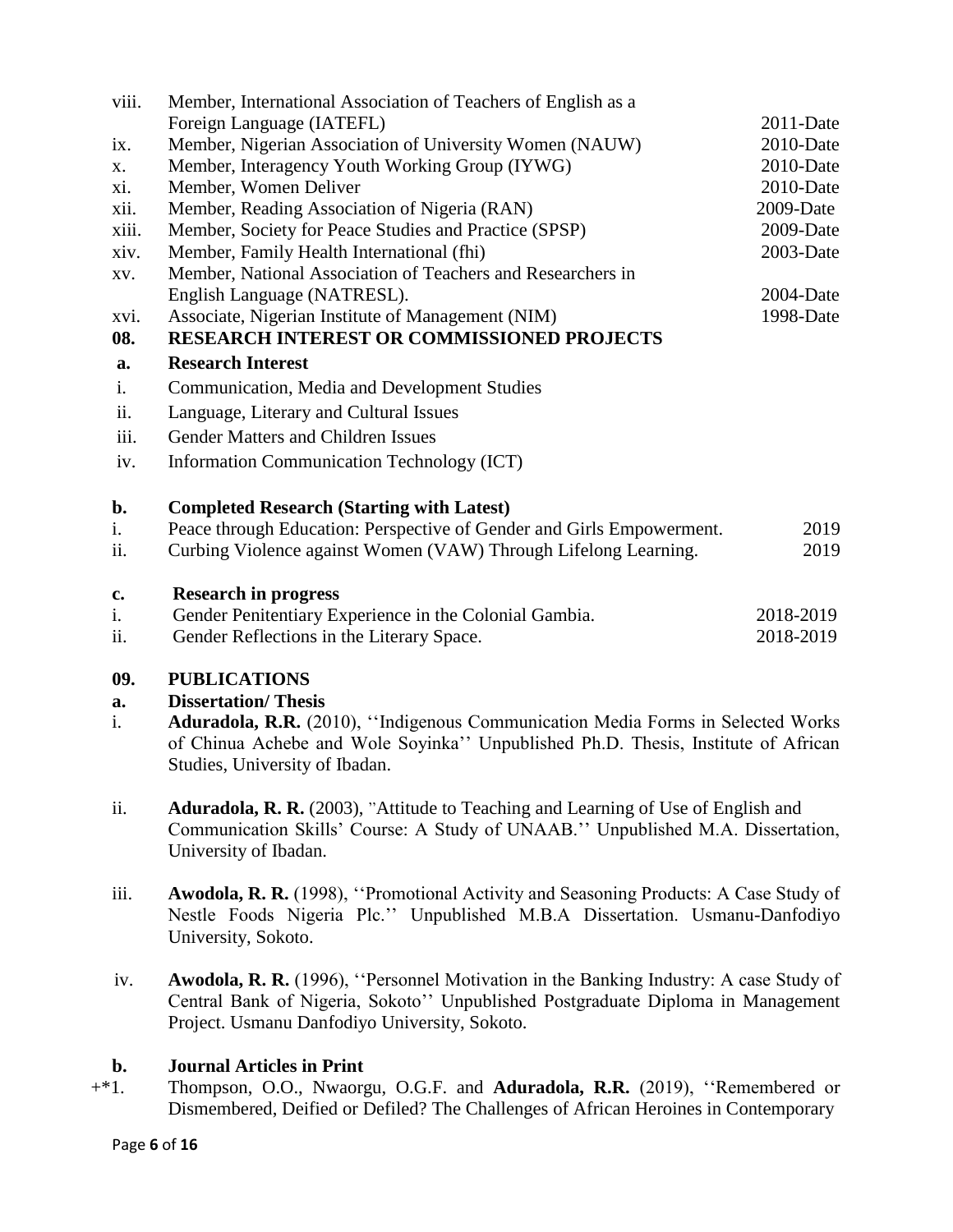History." *LWATI: A Journal of Contemporary Research.* 16*,* 1: 94-115. ISSN: 1813-222. Published by the Universal Academic Service, University of Swaziland, Southern Africa.

- \*2. Thompson, O.O. and **Aduradola, R. R**. (2016), "Terrorism, the Vulnerable Population and Social Inclusion Question in Nigeria." *ASUU Journal of Humanities: A Journal of Research and Development*. 3, 3:1-14. Published by the Academic Staff Union of Universities (ASUU).
	- +3. Sotiloye, B.S., Bodunde, H. A., Akeredolu-Ale, B.I., Adebiyi, A. A. and **Aduradola, R.R.** (2016), ''English and Communication Skills in Nigerian Tertiary Institutions: The State of the Art." E*sp World.* 17, 50:1-21. [Pu](../../MICHEAL%20ADURADOLA/Desktop/MINE/P)blished by English for Specific PurposesISSN1682-3257. [http://esp-world.7p.com](http://esp-world.7p.com/) Russia.

\* Paper published after the last promotion +Paper in International Journal +\* Papers in International Journals

- 4. Thompson, O.O., Njemanze, P.O.O.M, **Aduradola, R.R.,** Onifade, C.A. and Boge, F.I.O. (2015), 'A Dereliction of the Child Rights' Act: A Diagnosis of a Pretext in Nigerian Context.'' *IRORO Journal of Arts*.16, 1:16-36. Published by the Faculty of Arts, Ambrose Alli University, Ekpoma. ISSN 0795-4417. Nigeria.
- \*5. **Aduradola, R.R.** and Onifade, C.A (2015), ''Culture, Communication and the Management of Ethnic and Religious Conflicts in Nigeria.''*Journal of Humanities,*  Social *Sciencesand Creative Arts*. (Formerly *ASSET: An International Journal (Series C*). 10:39-53. Published by the Federal University of Agriculture Abeokuta. ISSN: 2277- 078X
	- 6. **Aduradola, R. R.,** Thompson O.O. and Adebiyi, A.A. (2015), ''Impact of Visual Media Technology as Instructional Aid on Learning at Tertiary Level.'' *ELTT Journal for Teachersof English and Communication Skills.* 12:25-36. Published by NATRESL. FederalUniversity of Agriculture, Abeokuta. ISSN 1119-0426. Nigeria.
- 7. Idowu, O.M., **Aduradola, R. R.** and Banmeke, T.O.A. *(*2014), ''Language Learning Strategies and Gender in Ogun State Senior Secondary Schools.'' *Journal of Humanities, Social Sciences and Creative Arts* (formerly *ASSET Journal Series C)* 9:1-13. ISSN: Print -2277-078X.Nigeria.
- 8. Sotiloye, B., **Aduradola, R.R.,** Akeredolu-Ale, B. and Bodunde, H. (2014), ''Utilising the Digital Age Opportunities for Enriching Classroom Interaction in Higher Education: A FUNAAB Experiment.' Published by the *Journal of Humanities, Social Sciences and Creative Arts (formerly ASSET Journal Series C),* 9:14-21. ISSN: Print-2277078X. Nigeria.
- 9. **Aduradola, R.R.,** Sotiloye, B. S., Adebiyi,A.A., Bodunde, H.A. and Akeredolu-Ale, B.I. (2014), ''Adopting a Learner-Friendly Approach to English Language Learners' Speech Challenge.'' *ELTT, Journal for Teachers of English and Communication Skills.*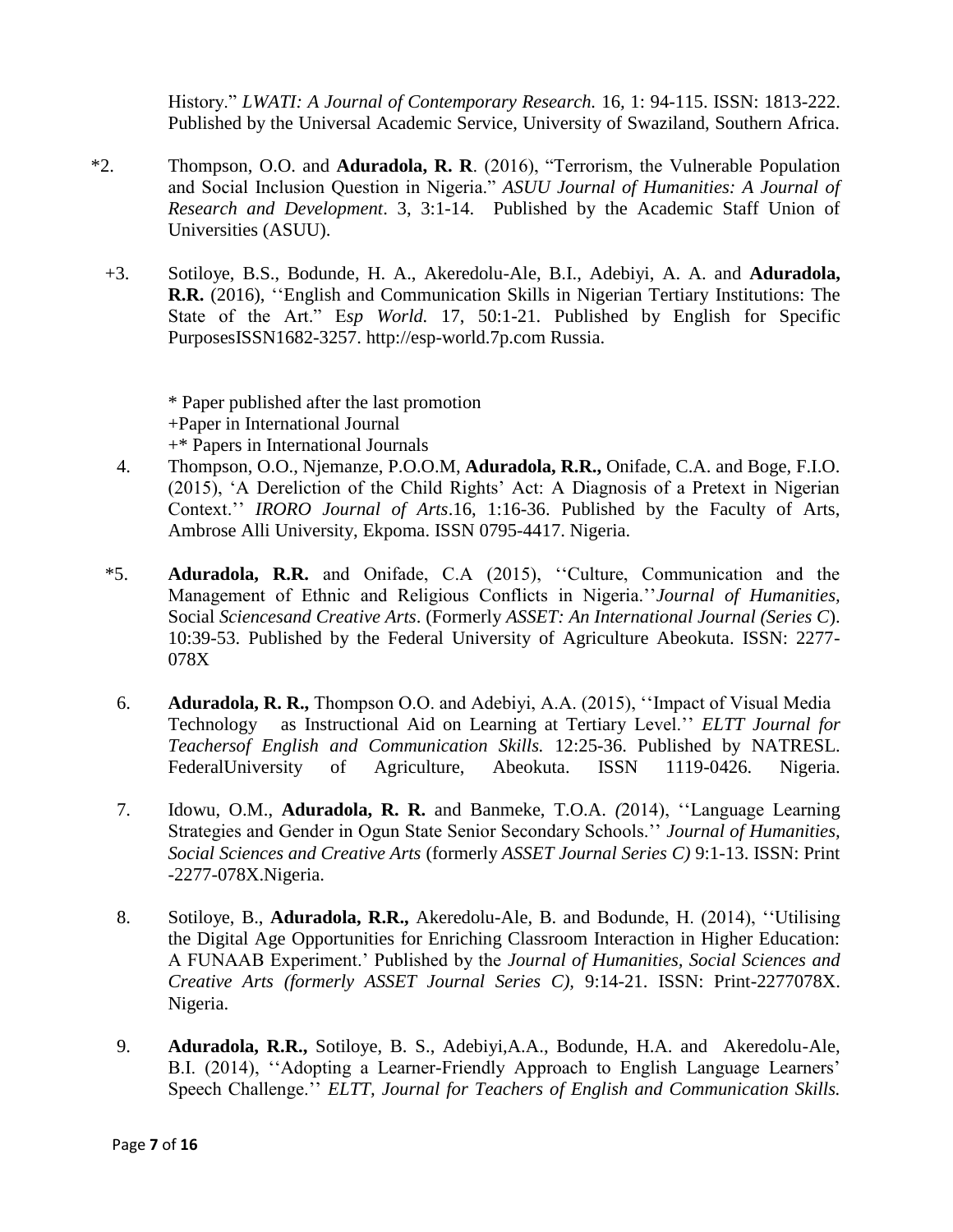Published by NATRESL. Federal University of Agriculture, Abeokuta. 11:74-88. ISSN: 1119-0426 Nigeria.

- +10. **Aduradola R.R.** and O. Oyero (2013), "The Pragmatics Import of 'Child' in Yoruba Proverbs.'' *Fort Hare Papers (FHP): A Multi-disciplinary Journal of the University of Fort Hare.* 20, 1:1-15. Published by Govern Mbeki Research and Development Centre, University of Fort Hare Alice.South-Africa.ISSN:00515-8054
	- 11. **Aduradola, R. R.** and M.O.O. Oyatogun (2012), ''Cultural and Ecological Information Dissemination in Post-colonial Nigeria.'' *African Notes*. 36, 3:59-75. Special Edition. Published by Institute of African Studies, University of Ibadan. ISSN: 0002-0087 Nigeria.

\* Paper published after the last promotion +Paper in International Journal

- +12. **Aduradola, R.R**. and B.I. Akeredolu-Ale (2011), ''The Power of Student's Involvement: Using Posters as Teaching Tools in Managing Large Classes.'' *English for Specific Purposes World .*14, 40:1-20. [Pu](../../MICHEAL%20ADURADOLA/Desktop/MINE/P)blished by English for Specific Purposes (*ESPWorld*). ISSN1682-3257. [http://esp-world.7p.com](http://esp-world.7p.com/) Russia.
- 13. **Aduradola, R. R.** and H. A. Bodunde (2011), ''Information Communication Technology: A Resource for English Language Teaching in a Second Language Classroom.'' *ELTT* 8:38-45. Published by NATRESL. ISSN: 1119-0426. Nigeria.
- 14. **Aduradola, R. R.,** Onifade, C. A. and Adamu, C.O. (2007), "An Assessment of Communication Strategies for the Presidential Initiative on Cassava Production (PICP) in Odeda Local Government Area of Ogun State.'' *Development Studies Round Table Journal of Development*). 3, 2:41-54. Published by the Department of Politicaland Administrative Studies, University of Port-Harcourt. Rivers State. ISSN: 0331-183X. Nigeria.
- 15. **Aduradola, R. R.** (2007), "Lecturers Attitudinal Behaviour to the Teaching of Use of English and Communication Skills"Gege*: Ogun Studies in English* 7:103 – 118. Published by Department of English. Olabisi Onabanjo University (OOU). Ago-Iwoye. ISSN: 1115-117X. Nigeria.
- 16. **Aduradola, R. R.** (2006), "Writing errors of Students in Tertiary Institutions ASSET SERIES C. 1:161-171.Published by the Federal University of Agriculture. Abeokuta.ISSN:1595-9694. Nigeria.
- 17. **Aduradola, R. R. (2005).**" Gender Perception of and Attitude to Use of English Course in a Nigerian University.'' *ELTT* 4, 1: 35-41.Published by NATRESL. ISSN: 1119-0426. Nigeria.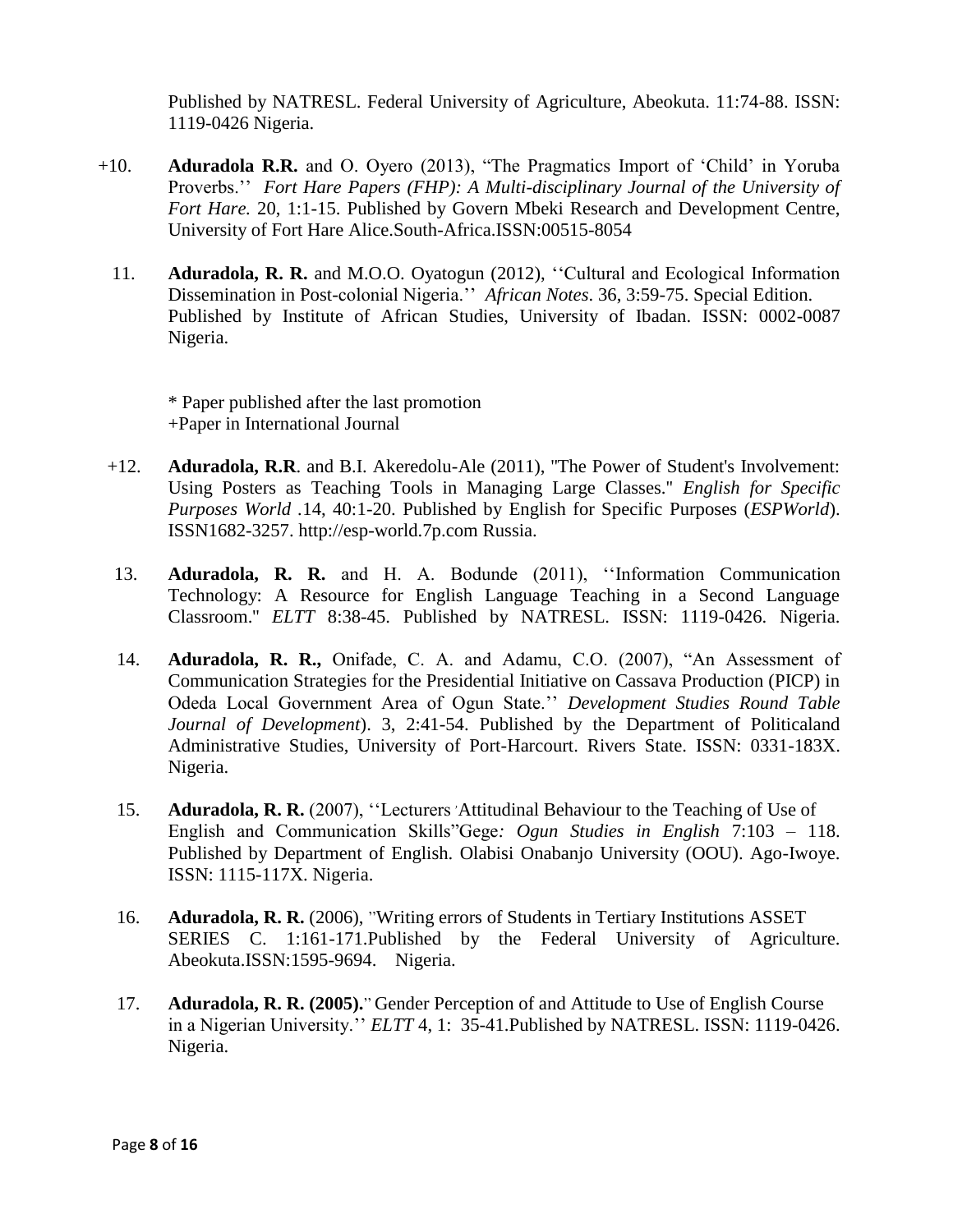- 18. **Aduradola, R. R**. (2005), ''Attitude of Students to English and Communication Skills`(ECS) Course: A Study of UNAAB.'' *Gege: Ogun Studies in English*. 5, 1:205- 219. Published by the Department of English, Olabisi Onabanjo University (OOU) Ago-Iwoye. ISSN: 1115-117X. Nigeria.
- 19. **Aduradola, R. R.** (2004), ''Post-colonial Challenges in the Writings of Achebe and Soyinka.'' *African Notes.* 28, 1& 2:14-43. Published by the Institute of African Studies, University of Ibadan. ISSN: 0802-0087. Nigeria.

### **c. Papers /Journal Articles Accepted for Publication**

 \*20. Thompson, O.O., Nwaorgu, O.G.F., Afolabi, A.S., **Aduradola, R.R**., Odozor, U.S and Ademola, E.O., (2019), "Fascismizing the State? Fake News, Hate Speeches and Government Responses in Nigeria, 2015-2019." *Journal of Communication and Media Research.* Published by the Association of Communication Professional of Nigeria. ISSN 2141-5277. Date of Acceptance: June 29, 2019.

+Paper in International Journal \* Paper published after the last promotion

### **d. Books**

- 21. Akeredolu- Ale, B. Bodunde, H., Sotiloye, B., **Aduradola, R. R.,** Olaifa T. and Adebiyi, A. (2014), *Studies in English Language and Literature.* Department of Communication and General Studies, Federal University of Agriculture, Abeokuta. Published by Jacob and Lydia. (Sponsored by TetFund). ISBN: 978-97849953-9-9. Pp.216.
- 22. Bodunde H., and **Aduradola, R. R.,** Akeredolu- Ale, B., Ayebola, Pat., Sotiloye, B., Azeez, T. (2005), *Communicative English Practice: A Referenceand Practice Book for Students*. Abeokuta: Department of General Studies, University of Agriculture, Abeokuta. ISBN: 978-2810-44-4. Pp.160.
- 23. Akeredolu-Ale, B. Sotiloye, T. Azeez, H. Bodunde, **Aduradola, R. R.,** and Ayebola, P. (2004), *Communication Skills` in English for Tertiary Institutions.* Abeokuta: Department of General Studies, University of Agriculture, Abeokuta. ISBN: 978-183-058-1. Pp. 217.

### **e. Book Article or Chapter in Book**

- +\*24. Thompson, O.O., **Aduradola, R.R.,** Odozor, U.S., Nwaorgu, O.G.S., Afolabi, A.S. and Ade-Ibijola, A.O. (2019), "'The World against Us': The Vulnerable Group, Marange Diamond Mines and the Corporate Social Responsibility Question." *Opportunities and Pitfalls of Corporate Social Responsibility*. Switzerland: Springer*.* ISBN 978-3-030- 17101-8. Pp. 123-138.
- +\*25. Odozor, U.S., **Aduradola, R. R.,** Thompson, O.O. and E.O. Akintona (2019), ''A Conceptual and Ethical Approach to Corporate Social Responsibility in Africa's Development Crisis: The Marange Experience. *Opportunities and Pitfalls of Corporate Social Responsibility.* Switzerland: Springer. .ISBN 978-3-030-17101-8 https://doi.org/10.1007/978-3-030-17102-5.Pp.197-214.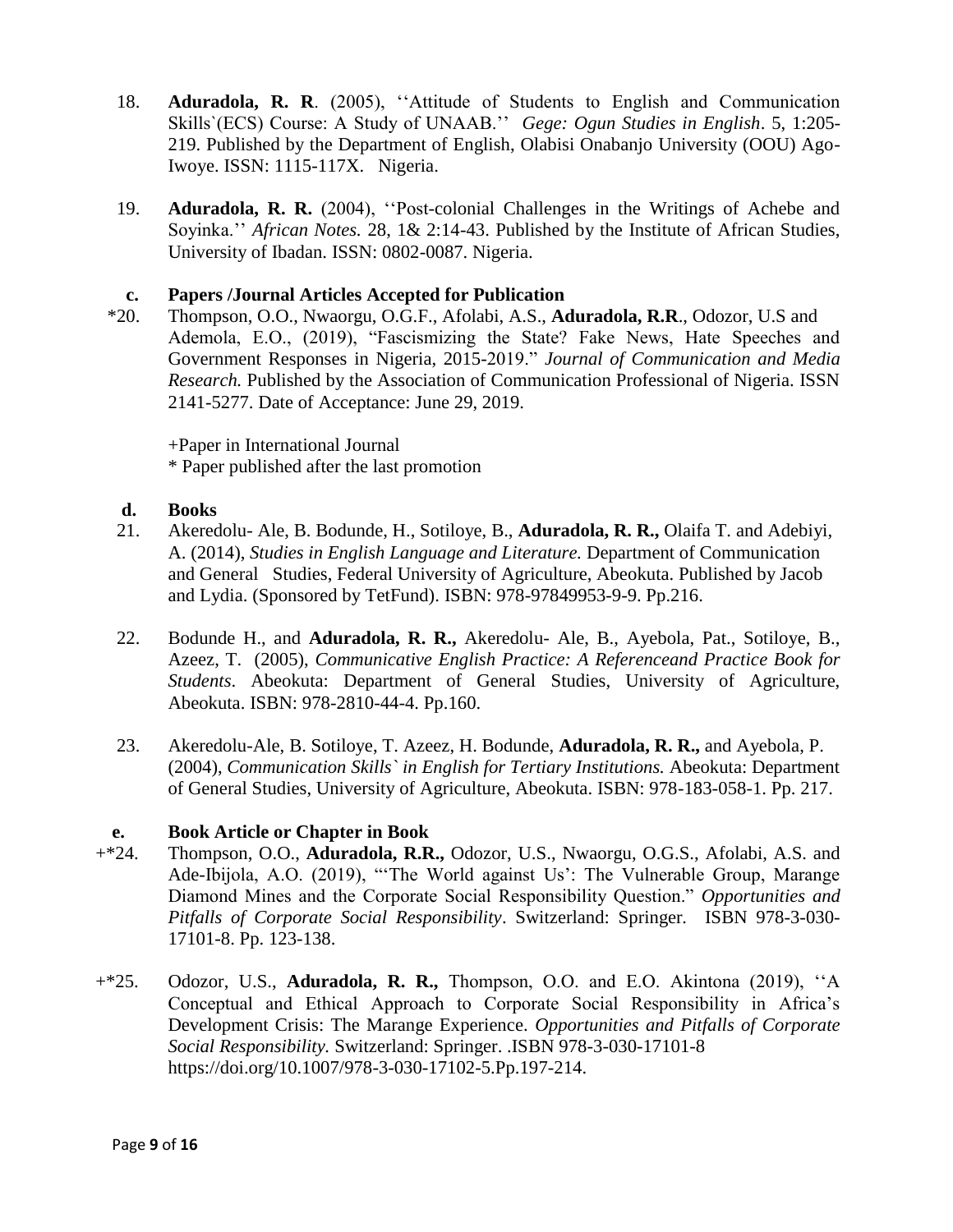26. Oyero, O. S., Joshua, S. and **Aduradola, R. R.** (2013), ''Radio and Community Partnership for Mediation and Peace Building in Africa.'' *Community Media for*  Development *and Participation Experiences, Thoughts and Forethoughts.''* Ibadan: John Archers (Publishers). ISBN 978- 978-52615-0-9. 93-113.

### **f. Edited Conference Proceedings**

- +\*27. Akintona, E., Odozor, U., Sotiloye, B., **Aduradola, R.,** Bodunde, H. & Akeredolu- Ale, B. (2017), "Feminism and the Unity of Opposites: Enhancing Good Leadership and Governance in Nigeria." Proceedings of the 5th International Conference on Management, Leadership and Governance. South-Africa.
- +\*28. Bodunde, H., A. Akeredolu Ale, B., Sotiloye, B., **Aduradola, R.R.** and Adebiyi, A. (2017). "Comparative Analysis of Communication Strategies of Two Selected Organisations in Nigeria." Proceedings of the 5th International Conference on Management, Leadership and Governance. South-Africa.

+\* Papers in International Journals

- +29. Fapojuwo, O. E., Sotiloye, B. S.; **Aduradola, R. R.** and Akeredolu- Ale, B. I. (2015), ''Using Digital Technologies to Enrich Classroom Interactions in Higher Education: Experimental Observations from FUNAAB.'' *SOLSTICE eLearningConference Learning and Teaching in Higher Education: Effective Practices.* Held from June 4-5, 2015 at Edge Hill University Ormiskirk, United Kingdom. Pp.1-18. [https://www.edgehill.ac.uk/solstice/conference/previous-years/conference2015.](https://www.edgehill.ac.uk/solstice/conference/previous-years/conference2015)
- +30. Akeredolu-Ale, B.; B. Sotiloye; H. Bodunde and **Aduradola, R.R.** (2014) ''Impact of the Digital Age on the Teaching and Learning of English and Communication Skills (ECS): Exploratory Observations from a Nigerian University." *PIXEL Conference Proceedings*  of the International Conference on ICT for Language Learning. 7th Edition. Held from November, 13-14, 2014 at Florence-Italy. 230- 234.

## **vi. Technical Report**

31. Sokoya, G., Akinyemi, O., Akinwande, S. **Aduradola, R.R.,** Eni-Olorunda,T., Fabusoro, E., Olubiyo, F., Sanni, S., Popoola, M., Ofodile, M., Oluwatoki, B., Oyewunmi, O.O., Adebayo, K., Irekhore, O., and Makanjuola, O. (2015), *Gender Mainstreaming Guidelines.* A Technical Report Presented to FUNAAB Management by the Gender Policy Drafting Committee April 2015.

### **10. MAJOR CONFERENCES/ WORKSHOPS ATTENDED WITH PAPERS READ**

- i. **Aduradola, R.R**. and Onifade, C. A (2019). ''Peace through Education: Perspectives of Gender and Girls 'Empowerment in Nigeria.'' A paper presented during the 33<sup>rd</sup> Triennial Conference and 100<sup>th</sup> Anniversary of Graduate Woman International. Held at the University of Geneva, Geneva, Switzerland from, July 25-28, 2019.
- ii. Onifade, C. A. and **Aduradola, R. R.** (2019). "Curbing Violence against Women through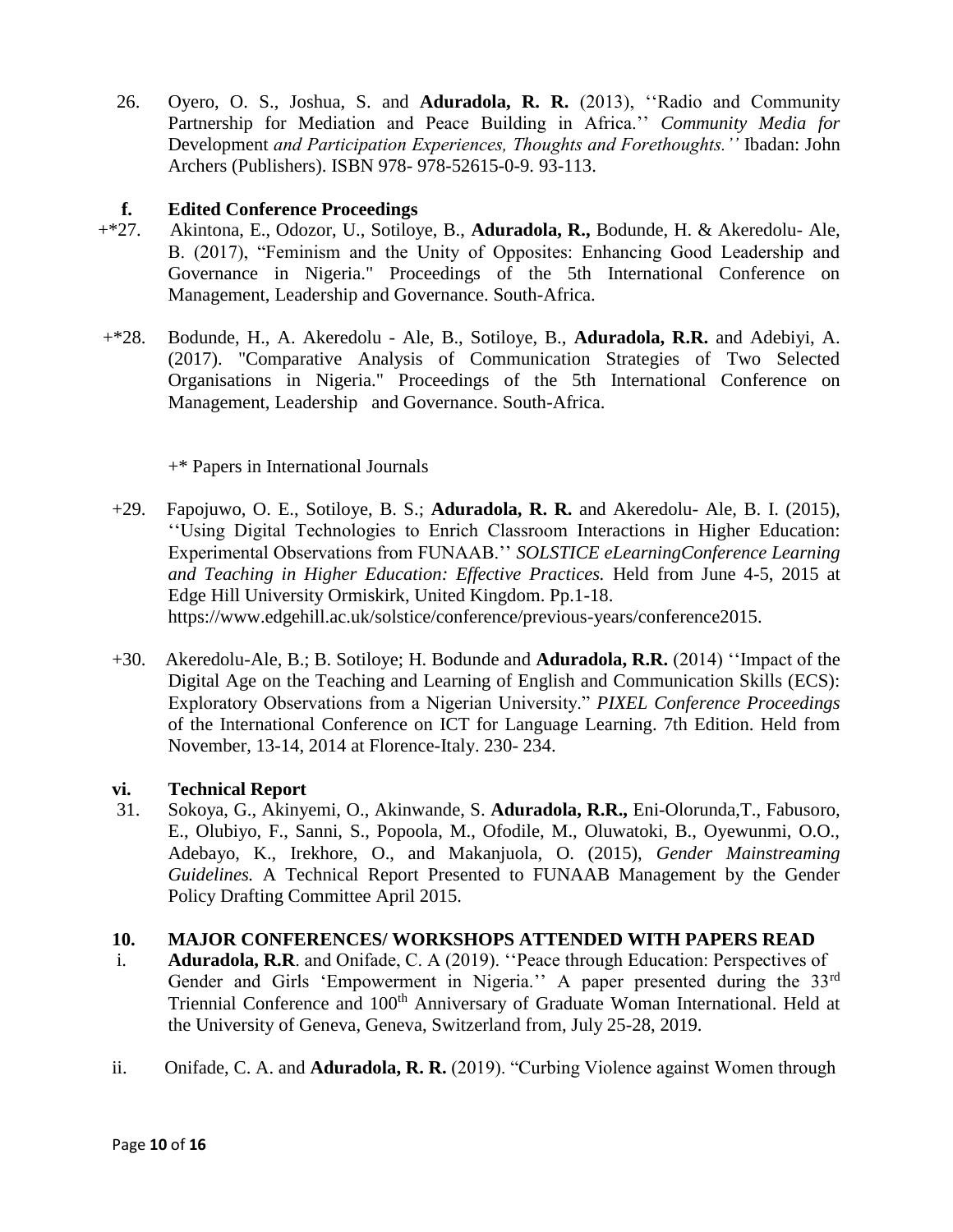Lifelong Education. "A paper presented during the  $33<sup>rd</sup>$  Triennial Conference and  $100<sup>th</sup>$ Anniversary of Graduate Woman International. Held at the University of Geneva, Geneva, Switzerland from July 25-28, 2019.

- iii. **Aduradola, R. R** Invited Discussant (University Representative) to the National Dialogue on Education held from March 1-2, 2019 at the Penchi Mi Hall, Paradise Suite Hotel. Kololi-The Gambia.
- iv. **Aduradola, R. R**. Invited Participant to Dr. Lenrie Peters' Symposium. A One Day Programme organised by the Writers' Association of the Gambia .Held on Friday May 31, 2019 at the Alliance Franco, Kairaba Avenue, The Gambia.
- v. **Aduradola, R.R.** Invited Speaker ("Releasing Your Creativity") to the Annual Youth Conference/ Bantaba organised by Youth with A Mission, The Gambia. *GOSPHERE 2018* held from June, 14-16, 2018 at WEC Hall, Kairaba Avenue, The Gambia.

+Paper in International Journal

- vi. **Aduradola, R. R.** (2017). ''Impact of the Digital Age on Teaching and Learning: From Poster to Electronic Technology.'' A Paper Presented at the Maiden Edition of a Two-Day Workshop Organised for Academic Staff in the College of Agricultural Management andRural Development, FUNAAB (on Using Digital Communication Technologies in Teaching and Learning). Held from October, 11-12, 2017 at the Postgraduate School Auditorium.
- vii. Akintona, E., Odozor, U., Sotiloye, B., **Aduradola, R.R**., Bodunde, H. and Akeredolu-Ale, B. (2017). "Feminism and the Unity of Opposites: Enhancing Good Leadership and Governance in Nigeria."'5th International Conference on Management, Leadership and Governance held from March, 16-17, 2017 in Johannesburg, South-Africa.
- viii. Bodunde, H., Akeredolu- Ale, B., Sotiloye, B., **Aduradola, R.R.** and Adebiyi, A. A. (2017), "Comparative Analysis of Communication Strategies of Two Selected Organisations in Nigeria." 5<sup>th</sup> International Conference on Management, Leadership and Governance. Held from March, 16-17, 2017, Johannesburg. South-Africa.
- ix. Akeredolu-Ale B., Sotiloye, B..Fola-Adebayo, T., **Aduradola, R.R.,** Adebiyi, A. Bodunde H., and Owoyemi, B. (2015), "Applications of Web 2.0: Using Forum to Support Academic Literacy in Two Nigerian Universities." 9<sup>th</sup> Pan-African Literacy of All  $&10<sup>th</sup> RASA National Literary Conference held from September, 2-5, 2015 in Cape-$ Town, South-Africa.
- x. **Aduradola, R.R** (2015), "The Use of Visual Media Technology in Higher Education Delivery: Lessons from a Pilot Test.'' International Conference on English Language Teaching and Learning (ICELTAL) held from October, 8-9,2015 in Benson Idahosa University, Edo State.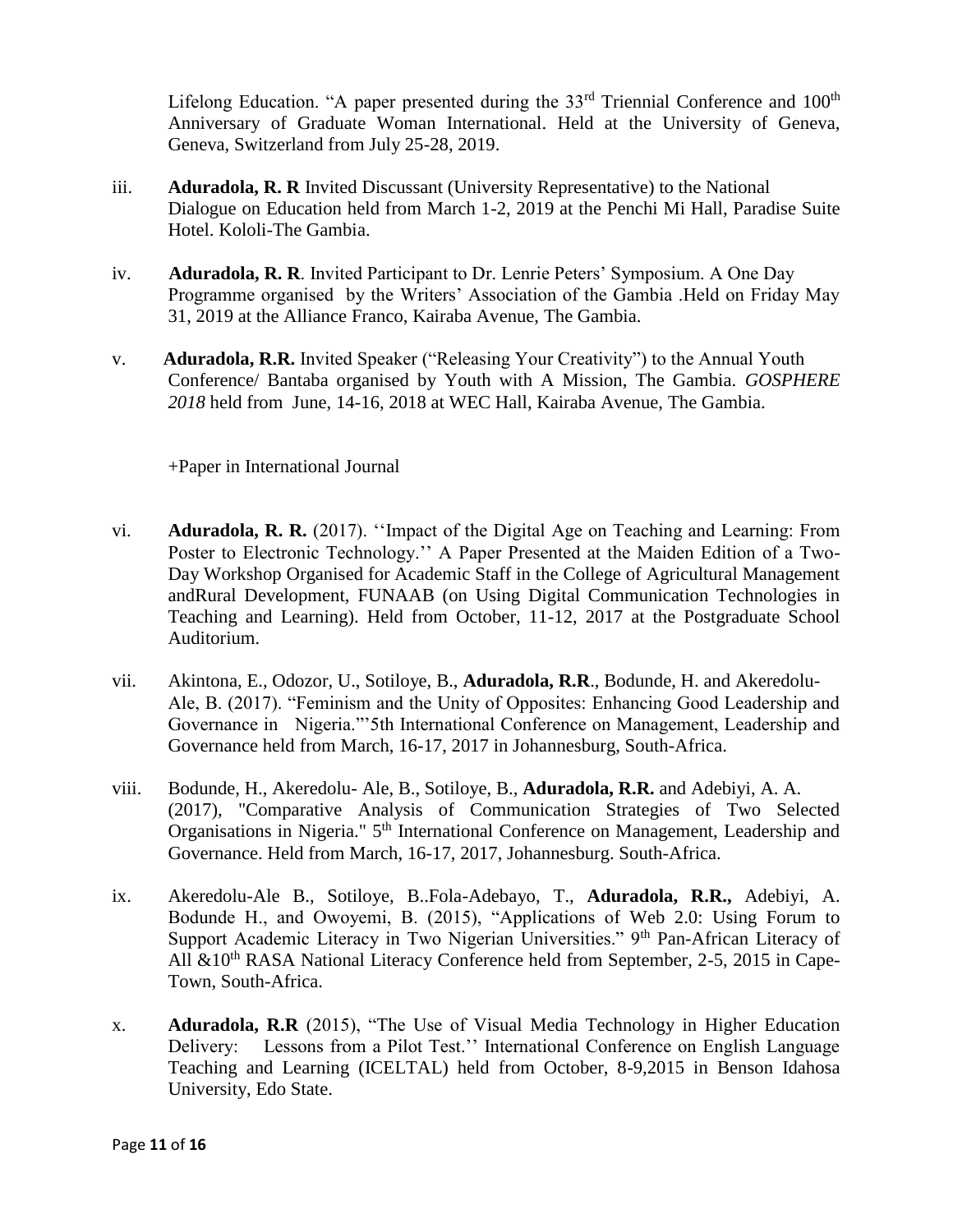- xi. Fapojuwo, O., Sotiloye, B. S., **Aduradola, R. R.** and Akeredolu-Ale, B. I. (2015), ''Using Digital Technologies to Enrich Classroom Interactions in Higher Education: Experimental Observations from FUNAAB.'' SOLSTICE eLearning Conference for Learning and Teaching in Higher Education: Effective Practices. June, 1-5, 2015
- xii. **Aduradola, R. R.,** and C.A. Onifade (2014), ''The Role of Communication and Culture in the Management of ethno-religious Crisis in Nigeria.'' SPSP Conference held in Kano.
- xiii. Akeredolu-Ale, B.; B. Sotiloye; H. Bodunde and **Aduradola, R.R.** (2014), ''Impact of the Digital Age on the Teaching and Learning of English and Communication Skills (ECS): Exploratory Observations from a Nigerian University.'' PIXEL Conference Proceedings of the International Conference on ICT for Language Learning. 7th Edition of the Conference heldNovember, 13-14, 2014 at Florence- Italy.
- xii. Oyero, O. S., S. Joshua and **Aduradola R. R.** (2012), ''Radio and Community Partnership forMediation and Peace building in Africa. 'Conference held in honour of Alfred Opubor at University of Ibadan Conference Centre. Ibadan.
- xiii. **Aduradola, R. R.** and M.O.O. Oyatogun (2011), ''Cultural and Ecological Information Dissemination in Post-colonial Nigeria.'' Paper presented during the Conference held in honour of Ulli Beier at the Institute of African Studies, University of Ibadan, November, 29-31, 2011.
- xiv. **Aduradola, R. R**. (2004), ''Positive Attitude: A Panacea for effective teaching and learning of English and Communication Skills (ECS). "Paper presented at the11<sup>th</sup> Biennial Conference of Modern Languages Association of Nigeria (MLAN), Badagry. April, 20-24, 2004.

### **11. PROJECT SUPERVISION**

#### **a. Postgraduate Student Supervision**

| $S/n$ Title of Project                                                                     | Name of                      | Year of               | Completion/ | Major/     |
|--------------------------------------------------------------------------------------------|------------------------------|-----------------------|-------------|------------|
| /Dissertation                                                                              | Student/                     | Commencement On going |             | Minor      |
|                                                                                            | Matric No.                   | of Programme          |             | Supervisor |
| Media Role on Youth<br>Empowerment and<br>National<br>Security in Lagos State,<br>Nigeria. | Ajeyet,<br>J.G.<br>PG15/0085 | Ph.D. 2015            | Ongoing     | Major      |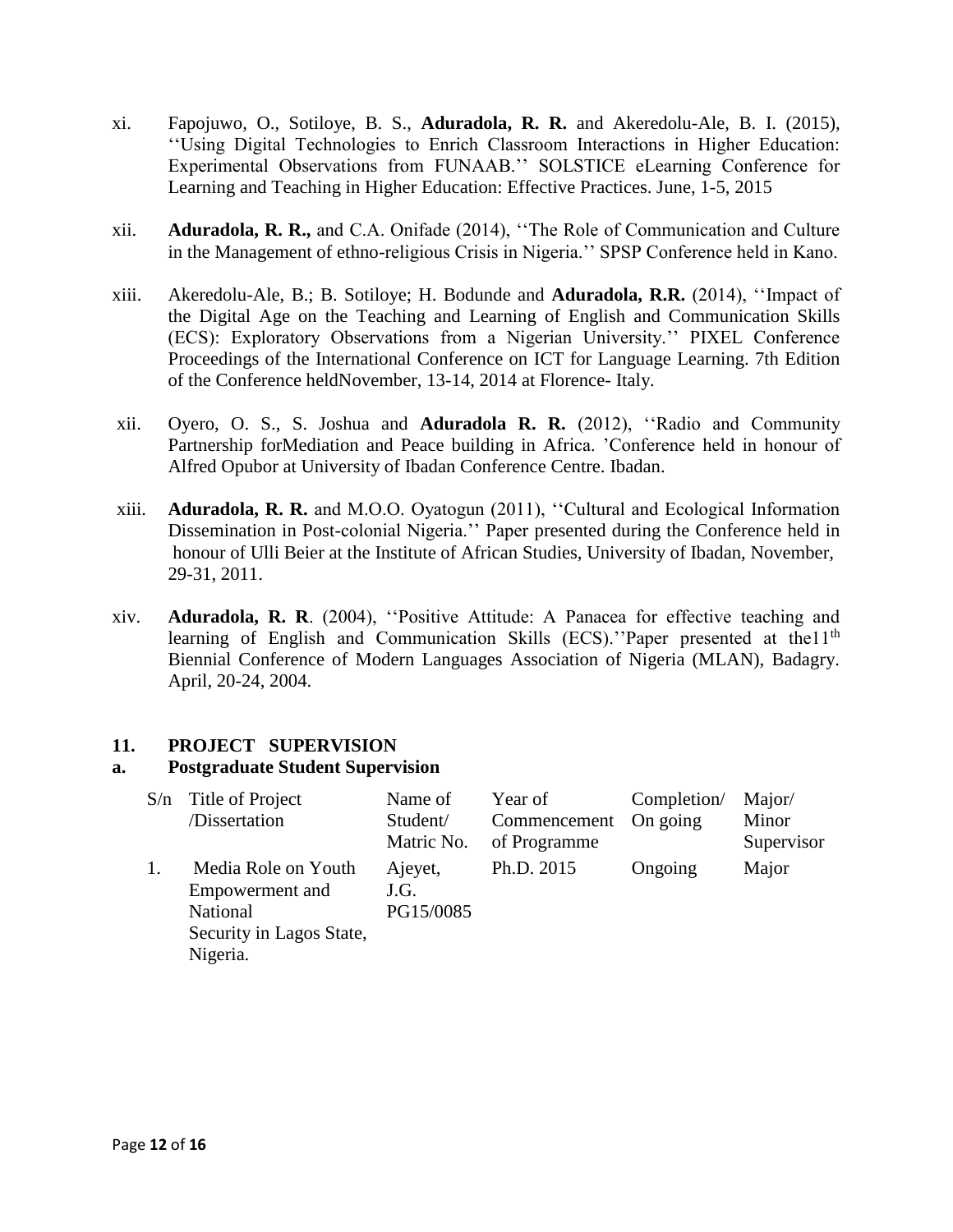| 2. | Language Use in<br><b>Different Domains</b><br>Among Students of<br><b>Tertiary Institutions In</b><br>Abeokuta Metropolis,<br>Ogun State                                   | Ogini, O.<br>O.<br>PG15/0354   | <b>MSc</b><br>2015/2016 | Completed | Major |
|----|-----------------------------------------------------------------------------------------------------------------------------------------------------------------------------|--------------------------------|-------------------------|-----------|-------|
| 3. | Self-efficacy and<br>InformationLiteracy<br>Competence of<br>Librarians in Solving<br>User. Users' Queries in<br>University Libraries<br>in Lagos and Ogun<br><b>States</b> | Solanke, S.<br>R.<br>PG15/0368 | <b>MSc</b><br>2015/16   | Ongoing   | Major |
| 4. | <b>Assessment of Parent-</b><br>Male<br>Communication on<br>Sexuality in some<br>Private Secondary<br>Schools in Abeokuta<br>South Local<br>Government Area.                | Oyeneye,<br>O.S.<br>PG13/0246  | <b>MSc</b><br>2013/14   | Completed | Minor |
| 5. | Geospatial Analysis of<br>Mobile Telephony<br>Penetration and its<br>Influence on Ogun<br><b>State Rural</b><br>Communities<br>Integration.                                 | Oyadeji,<br>J.A<br>PG13/0509   | <b>MSc</b><br>2013/14   | On-going  | Minor |
| 6. | Language Learning<br><b>Strategies and Styles</b><br>among Selected Senior<br>Secondary Schools in<br>Abeokuta Metropolis                                                   | Idowu,<br>O.S.<br>PG09/0133    | <b>MSc</b><br>2014/15   | Completed | Major |
| 7. | Impact of the use of<br>Celebrities'<br>Advertisements of<br>Globalcom<br>Telecommunications<br>Products among<br>Undergraduates: A<br><b>Study of FUNAAB</b>               | Ogunleye,<br>A.O.<br>PG12/0118 | PGD<br>2013/14          | Completed | Sole  |
| 8. | The Influence of<br>Adverts on<br>Marketing: A Study of<br>Consumer Patronage of<br><b>Indomie Noodles</b>                                                                  | Adeyi, T.<br>PG10/0105         | <b>PGD</b><br>2012/13   | Completed | Sole  |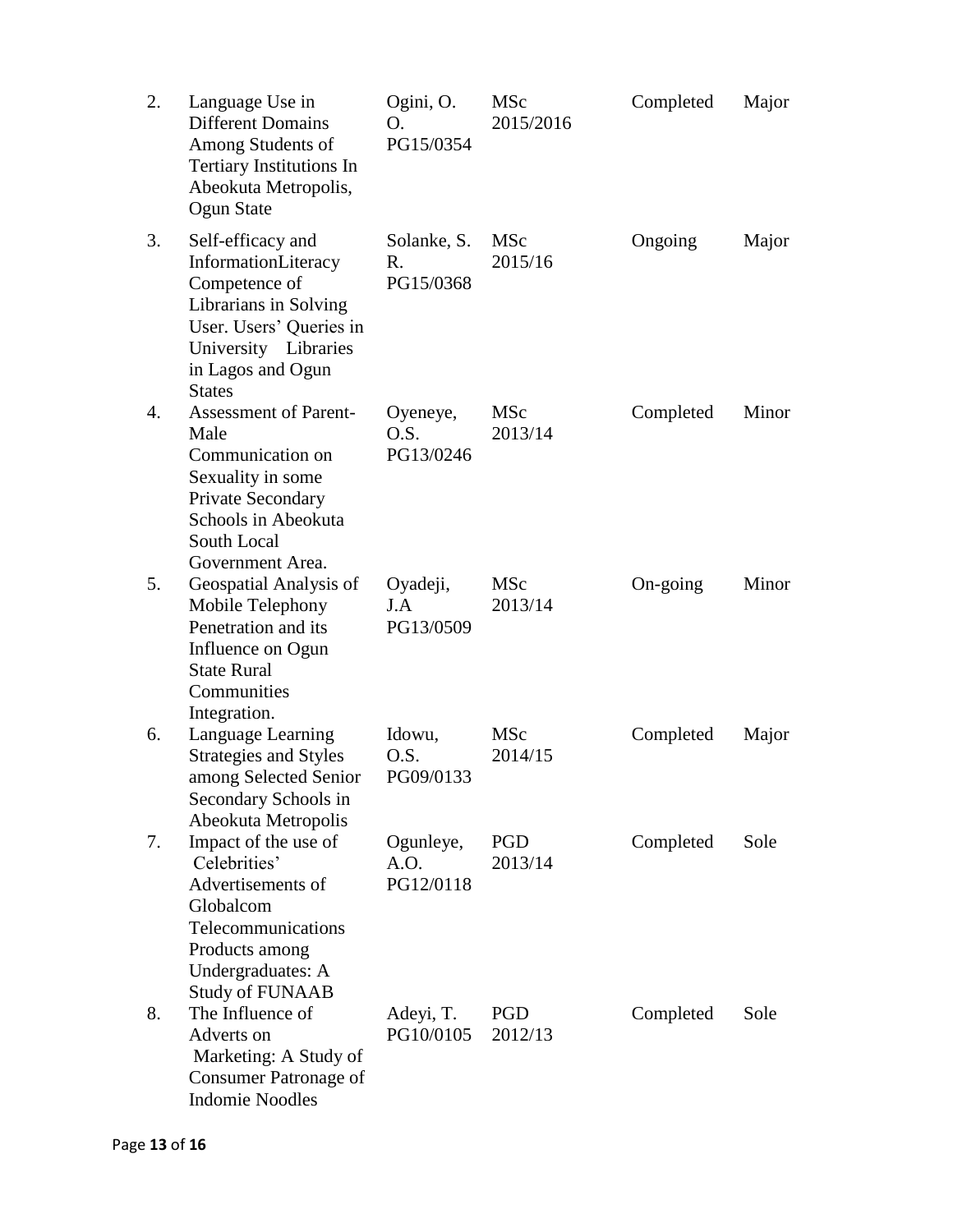**b. Undergraduate Supervision**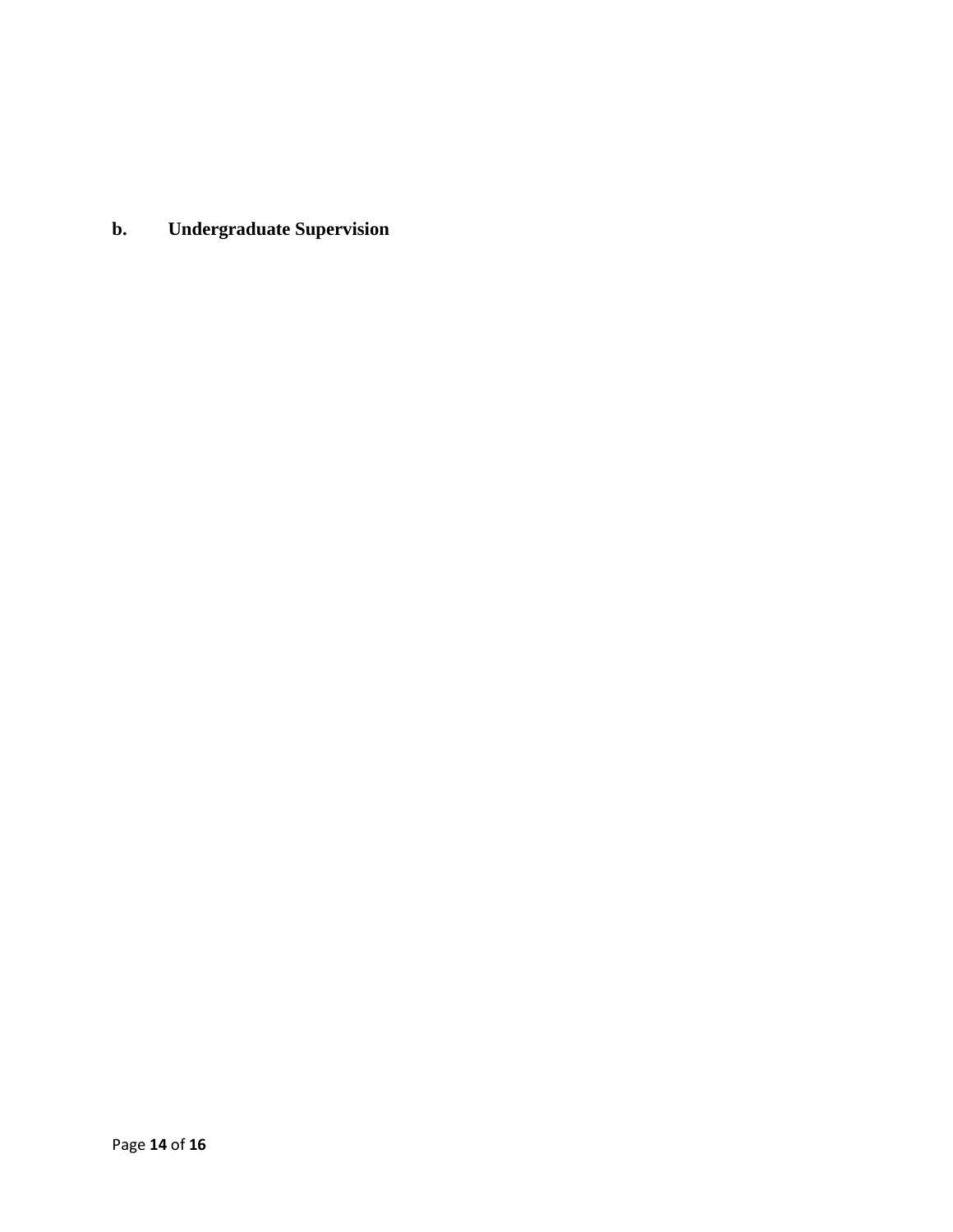| S/n | Title of Project<br>/Dissertation                                                                                                                                   | Name of<br>Student/<br>Matric No.     | Year of<br>Commencement<br>of Programme | Completion/<br>On going | Major/<br>Minor<br>Supervisor |
|-----|---------------------------------------------------------------------------------------------------------------------------------------------------------------------|---------------------------------------|-----------------------------------------|-------------------------|-------------------------------|
| 1.  | <b>Effect of Social Media</b><br>(Facebook and<br>WhatsApp) on the<br>academic Library<br>Libraries in Lagos and<br>Ogun States student in<br>Ojo LGA, Lagos State. | Adegbite<br>N.<br>2013/1345           | <b>BSc</b><br>2015                      | Completed               | Sole                          |
| 2.  | <b>Impact of Family</b><br><b>Background on Career</b><br>Choice of Senior<br><b>Secondary School</b><br>Students.                                                  | Ogunlana<br>M.<br>2012/2413           | <b>BSc</b><br>2017                      | Completed               | Sole                          |
| 3.  | <b>Impact of Parenting</b><br>Style on<br>Aggressive Behaviour<br>of Adolescents In<br>Abeokuta South Local<br>Government                                           | Akinsanya,<br>T. R.<br>2014/2342      | <b>BSc</b><br>2017                      | Completed               | Sole                          |
| 4.  | <b>Effect of Parental</b><br>Involvement<br>onAcademic<br>Performance of Pupils<br>inSelected Primary<br>Schools in LagosState,<br>Nigeria.                         | Olayinka,<br><b>B.F.</b><br>2013/1392 | <b>BSc</b><br>2017                      | Completed               | Sole                          |
| 5.  | Parental Perception of<br>the<br>Influence of Electronic<br>media on Children's<br>Cognitive<br>andBehavioural<br>Development                                       | Adedeji, A.<br>2011/1516              | <b>BSc</b><br>2017                      | Completed               | Sole                          |
| 6.  | <b>Prevalence of Domestic</b><br>ViolenceAmong<br>Married Couples' in<br>Abeokuta South Local<br>Government Area                                                    | Oyeyemi,<br>Е.<br>2011/1508           | <b>BSc</b><br>2015                      | Completed               | Sole                          |
| 7.  | <b>Assessment of Reading</b><br>culture and its<br>sustainability among<br>Secondary School<br><b>Students in Abeokuta</b><br>SouthLocal<br>Government Area.        | Lawal, O.<br>2011/1550                | <b>BSc</b><br>2015                      | Completed               | Sole                          |